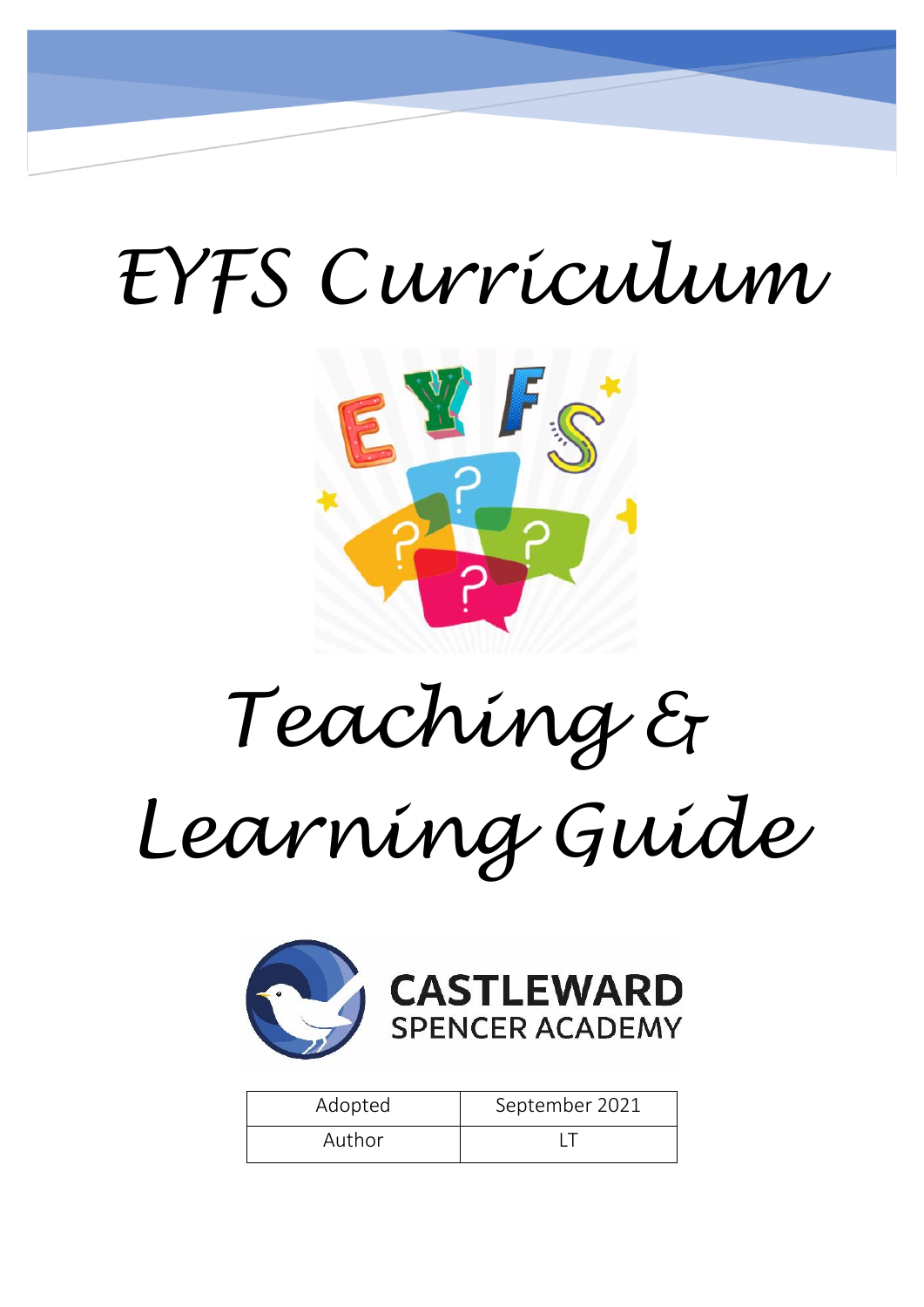#### **Introduction**

This document outlines the provision that Castleward Spencer Academy offers to all its pupils aged between 3-5 years. Children within this age range are taught within the Early Years Foundation Stage (EYFS). The EYFS has its own framework and is treated as a separate Key Stage. Foundation Stage 1 (FS1) refers to 3 and 4 year olds and Foundation Stage 2 (FS2) refers to 4 and 5 year olds. Early childhood education is valued in itself and should not be seen merely as a preparation for the next stage in learning.

# **Aims of the Early Years Foundation Stage**

We believe that children in our Foundation Stage are entitled to learning experiences which are enjoyable and memorable. We aim to give each child the best start during their time in the EYFS, to enable them to meet their full potential. We will do this by:

- Recognising that all children are unique and special.
- Understanding that children develop in individual ways and at varying rates physically, cognitively, linguistically, socially and emotionally.
- Teaching children to express and communicate their needs and feelings in appropriate ways.
- Encouraging children's independence and decision-making, supporting a culture that learns through mistakes.
- Providing learning experiences which reflect the children's interests and motivations, while meeting the needs of their different learning styles.
- Providing a safe, secure and caring environment where children feel happy and safe.
- Supporting children to develop care, respect and appreciation for others, including those with beliefs, cultures and opinions differ to their own.
- Providing experiences which build on children's existing knowledge and understanding in order to challenge, stimulate and extend their learning and development.
- Providing effective quality learning opportunities in a range of environments, inside and outside.
- Understanding that development in the Prime Areas of Learning (Communication & Language, Personal, Social and Emotional Development and Physical Development) are at the heart of our curriculum and daily practice. The EYFS curriculum at CWSA has been designed to give children the best possible foundations for learning. It considers the socio-economic background of our families, and the typical developmental stages of our children on entry to EYFS. Castleward Spencer sits in a high area of deprivation.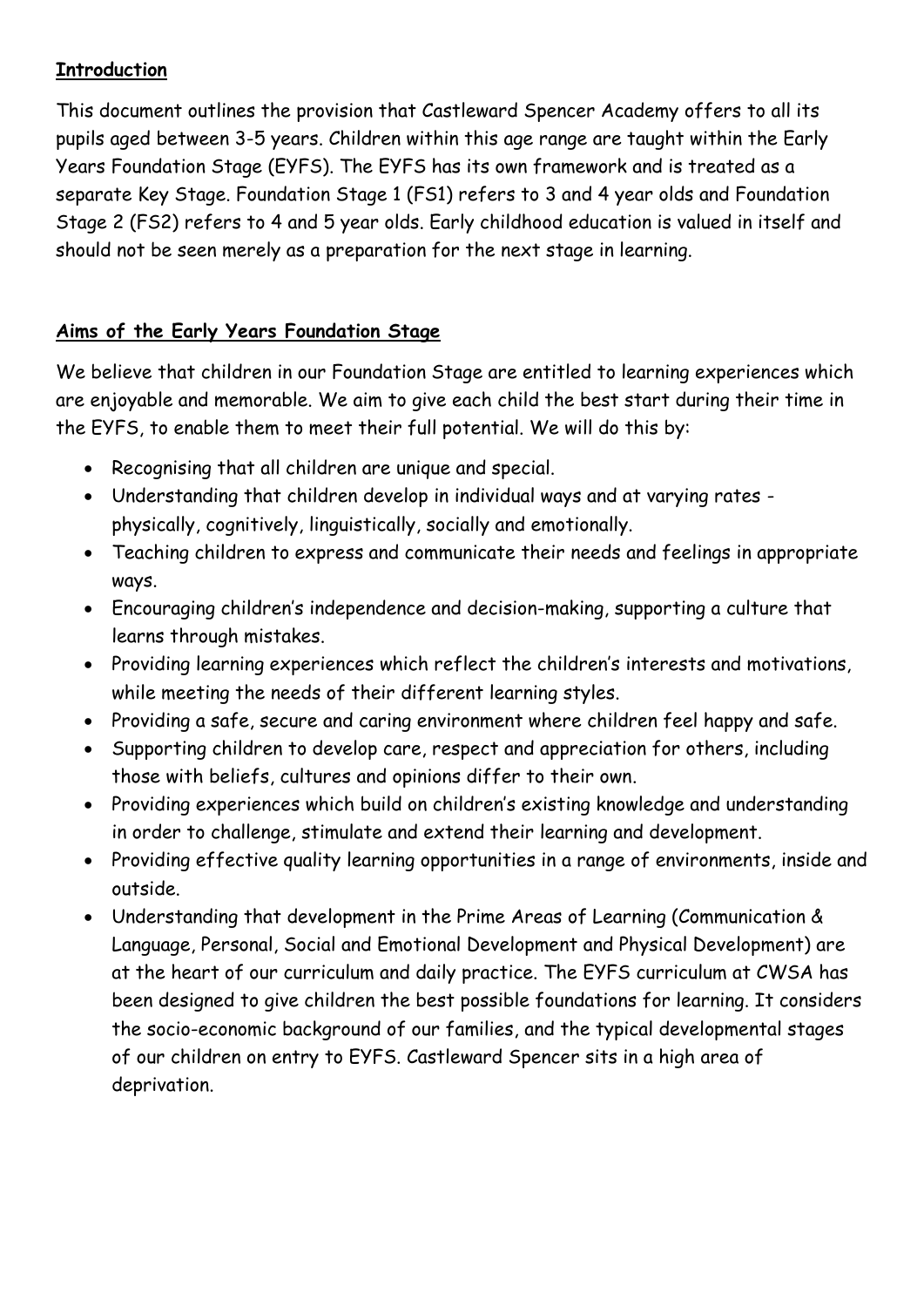The school has created "curriculum drivers" to address the typical gaps. In EYFS we have also adopted these whole school threads:



#### **Reading**

We firmly believe that if children can read well and read widely, they will be best placed to achieve in all areas of the curriculum. By the time pupils leave Castleward, they will be able to read with accuracy and fluency, to analyse what they have read and developed an enjoyment of reading for pleasure.

#### **Knowledge**

Knowledge is like glue that sticks information as well as learning together. When we have prior knowledge about a topic, we understand it better. Topics are personalised to meet the needs of the pupils who attend the school, ensuring that they have opportunities to apply prior knowledge to new learning experiences and developing reasoning and problem solving skills.

#### **Communication**

Pupils learn to articulate their ideas, feelings and understanding of new vocabulary in order to engage with others through spoken language. They become effective speakers and listeners empowering them to better understand themselves, each other and the world around them. Being able to effectively communicate allows pupils to develop and deepen their subject knowledge and understanding through talk in the classroom, which has been planned, designed, modelled, scaffolded and structured to enable them to learn the skills needed to communicate effectively.

# **GROW**

Our GROW values will be at the centre of everything we do so the children develop:

Great communication skills

Resilient, confident learners ready to take risks

Opportunity to be curious and independent

Working together with kindness to enjoy and achieve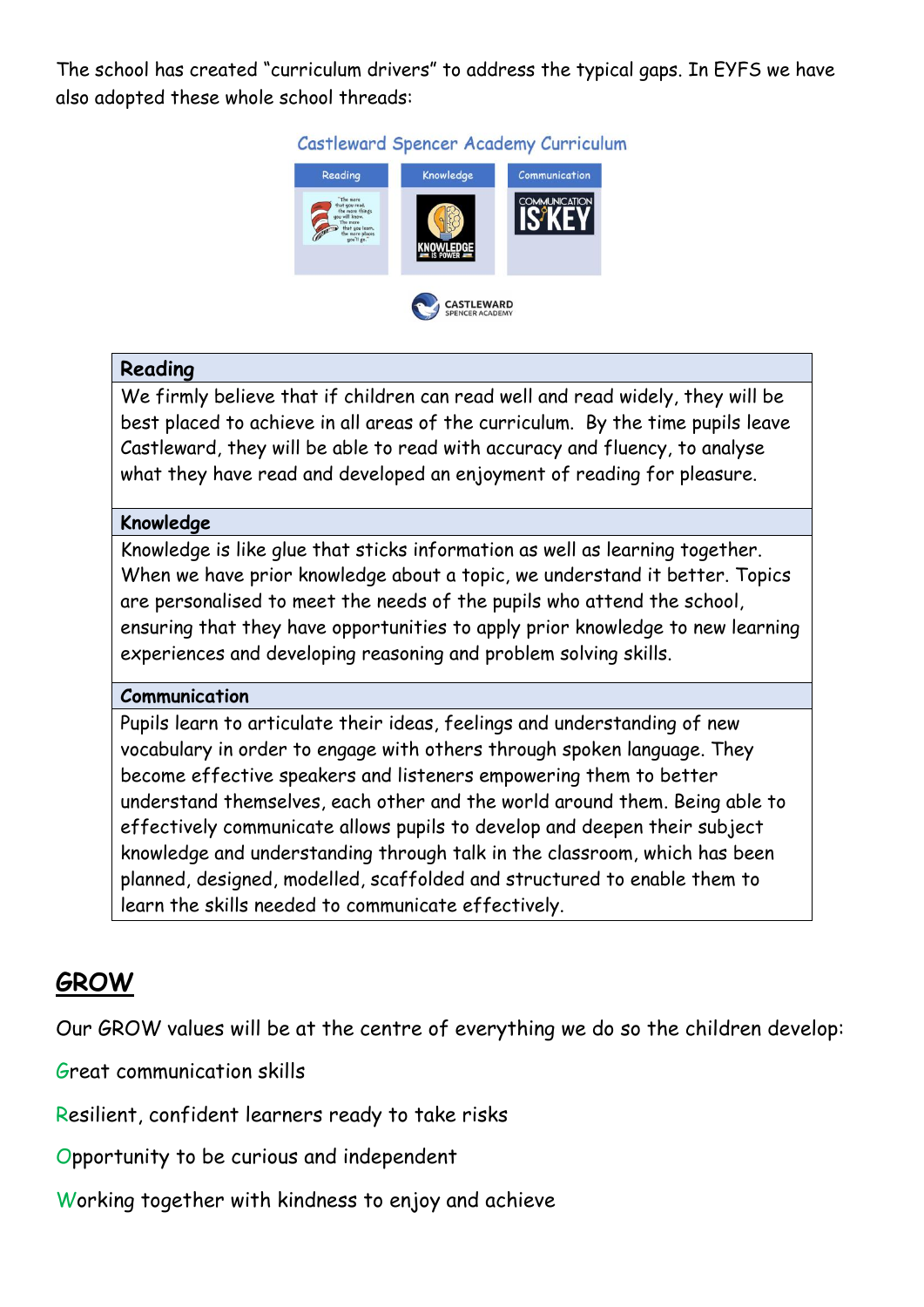See our GROW Curriculum Statement for more details.

# **Curriculum Overview**

Our EYFS curriculum is carefully sequenced to enable the development of essential skills such as **listening, speaking, persistence, collaboration and self-regulation.** 

These skills are each accompanied by a **child friendly toolkit.** These toolkits are aligned to the EYFS objectives and prepare children for the toolkits in KS1 and beyond.

In addition, our curriculum:

- Allows children to progress towards and achieve the Early Learning Goals by the end of FS2.
- Enables children to develop Characteristics of Effective Learning.
- Recognises the importance of emotional well-being.

The three **prime areas** of learning in our EYFS curriculum are:

- Personal, Social and Emotional Development
- Communication and Language
- Physical Development

These areas are a fundamental part of our EYFS curriculum at Castleward Spencer. They underpin and support learning in all other areas of the curriculum.

The **specific areas** of our EYFS curriculum provide our children with the essential skills and knowledge they will need to enter KS1. They grow out of the prime areas and provide important contexts for learning.

The specific areas of learning are:

- Literacy
- Maths
- Understanding the World
- Expressive Arts and Design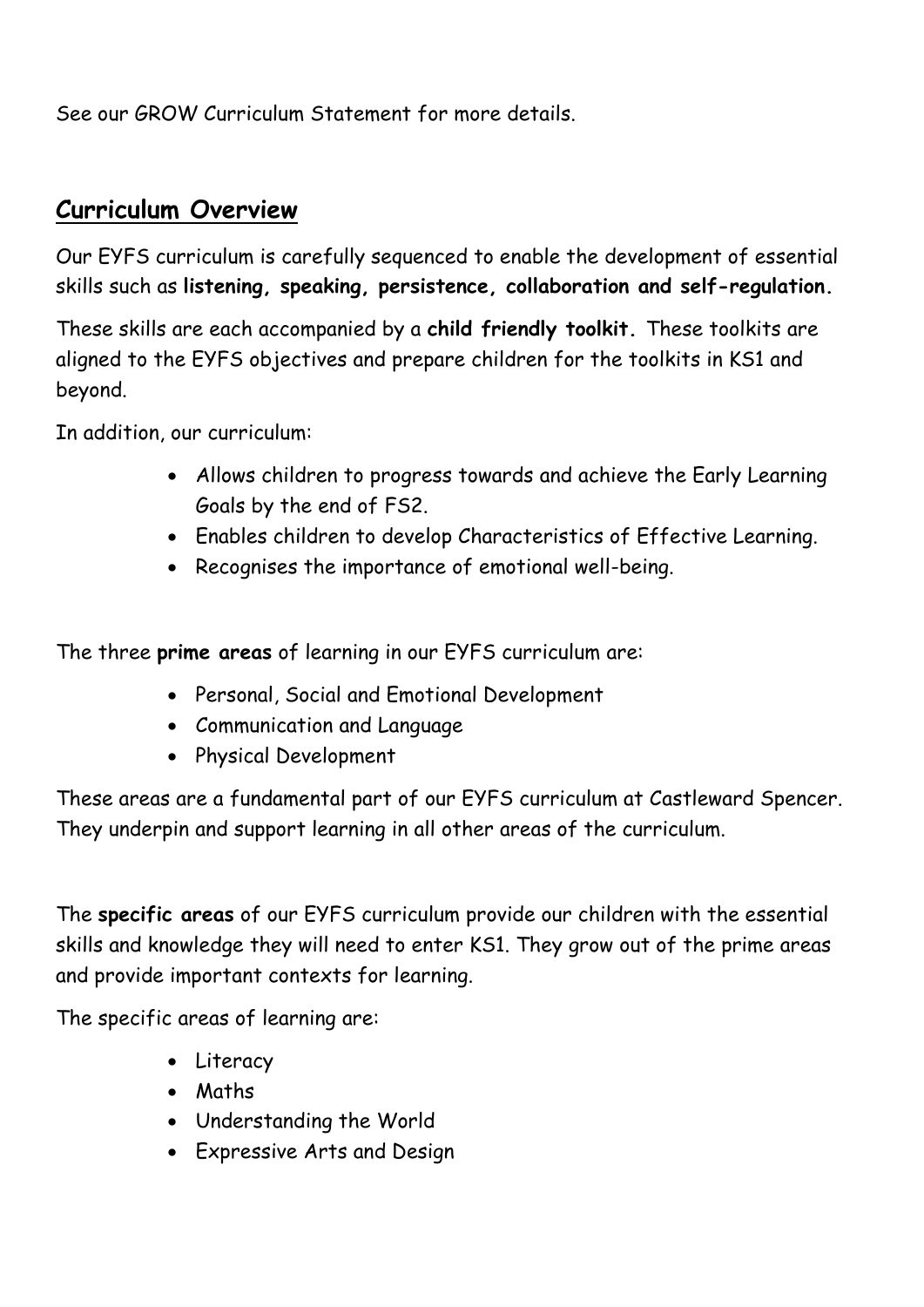# **EYFS Key Concepts – Understanding the World & Expressive Arts and Design**

Our EYFS **Project Progression Document** breaks down the knowledge & skills pupils learn through the 'Understanding the World' objectives. This is useful in showing our 'readiness' for KS1 at the end of the EYFS journey.

In addition, during the EYFS we begin to introduce children to key concepts. These key concepts then progress throughout the school and are used in each subject to support pupils to fit new knowledge into existing schema. The concepts are included in the Medium Term Planning and are used by teachers to make links to prior knowledge and to link learning to wider concepts.

# **Teaching & Learning In EYFS**

At Castleward Spencer, we favour a balanced approach to teaching and learning which:

- Is a mix of adult led, discrete teaching sessions and child led learning.
- Values indoor and outdoor play.
- Considers children's current needs, schemas and interests.
- Allows children to explore, create, investigate, rehearse, repeat and discover.
- Gives children independent access to a range of resources and activities.

In EYFS we have Teaching and Learning Guides for Writing, Maths and Phonics. Each guide sets out how the subject should be planned, taught and assessed. We have LTP curriculum plans to plan a new projects each half-term. These medium-term plans set out any discrete teaching of both the *prime areas*, and the *specific areas* of 'Understanding the World' and 'Expressive Arts and Design'. The statutory EYFS Framework and the Development Matters document provide the basis for these guides and for all of our planning.

## **Planning**

Teachers and Teaching Assistants consider the individual needs, interests, and stage of development of each child in their care, and will use this information to plan a challenging and enjoyable experience for each child. When working with the youngest children, and as part of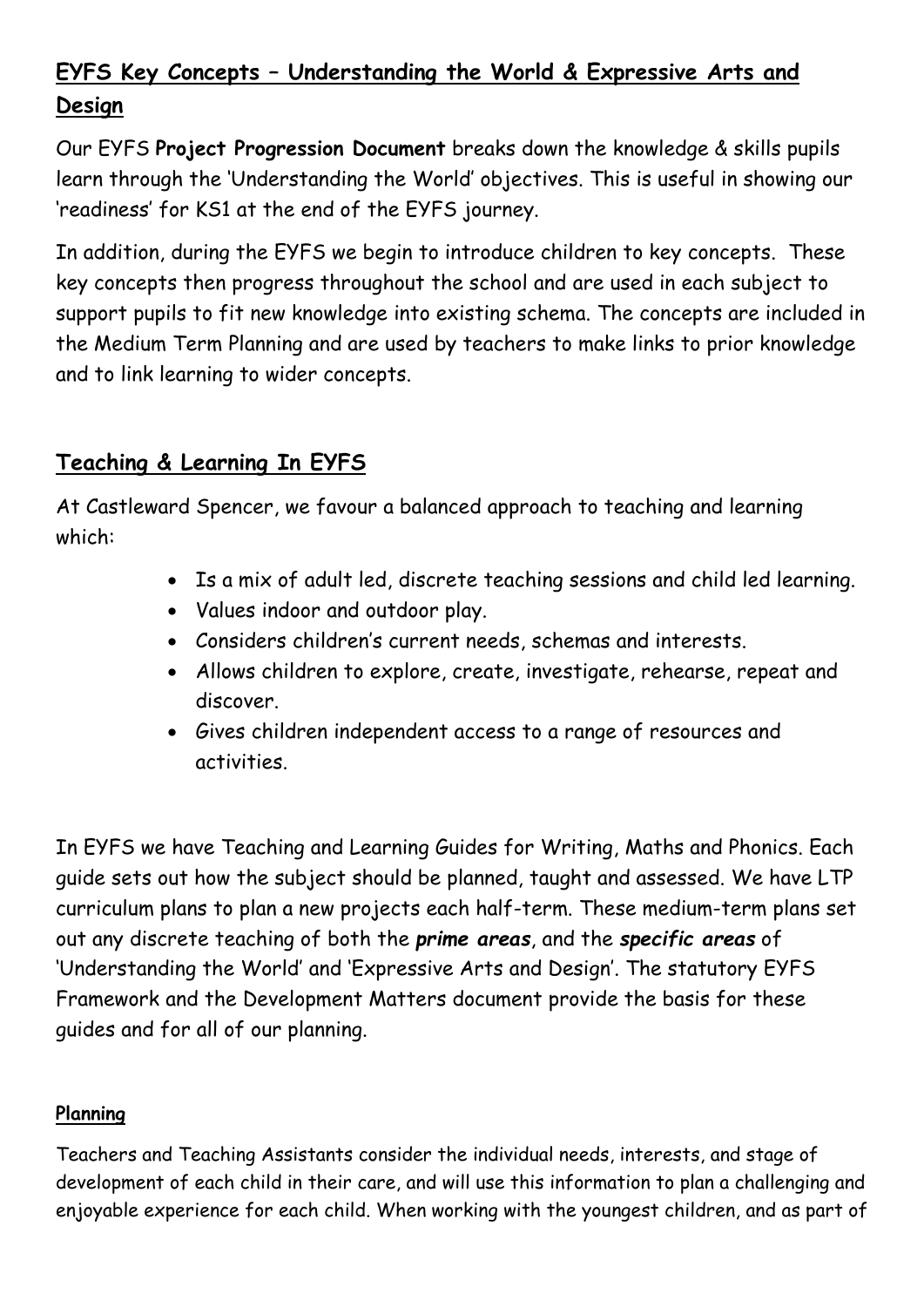our introduction to school, teachers focus strongly on children's development in the prime areas, which are the basis for successful learning in the other specific areas.

The EYFS Profile and Development Matters provide the long term plans which ensure a good coverage of the skills needed to achieve the Early Learning Goals and make progress towards them. These objectives are then used to create personalised plans for both Nursery and FS", see LTP. The medium term plan is mapped out over the half term to ensure that children access a broad and balanced curriculum that gives them a range of knowledge and skills needed for good progress. It also takes into account the children's learning and development needs. These plans are flexible so that teachers can respond to the needs, achievements and interests of the children. This will be indicated on weekly planning. This fostering of the children's interests develops a high level of motivation for the children's learning. Weekly plans are progressive, consider the children's interests and also address any identified needs for maximum progress. Plans ensure there is good coverage of the areas of learning while focusing on children's interests and key skills needed to achieve the Early Learning Goals at the end of FS2. Planning includes a variety of whole class, group and individual activities, which are used to develop skills in all areas of the curriculum.

There is a separate half termly continuous provision plan that focuses on each area of learning in provision, including the outdoors, which develop the areas of learning and maintain the equal importance of all EYFS areas. Child Initiated Activities (CIA) are planned to take place as part of every session. Practitioners use CIA to carefully support children's knowledge and understanding and assess children through observation

# **Rosenshine's Principles**

As throughout the rest of the school, our discrete teaching is based on *Rosenshine's Principles* (as explained in Tom Sherrington's book). The principles are summarised by Sherrington into 10 principles.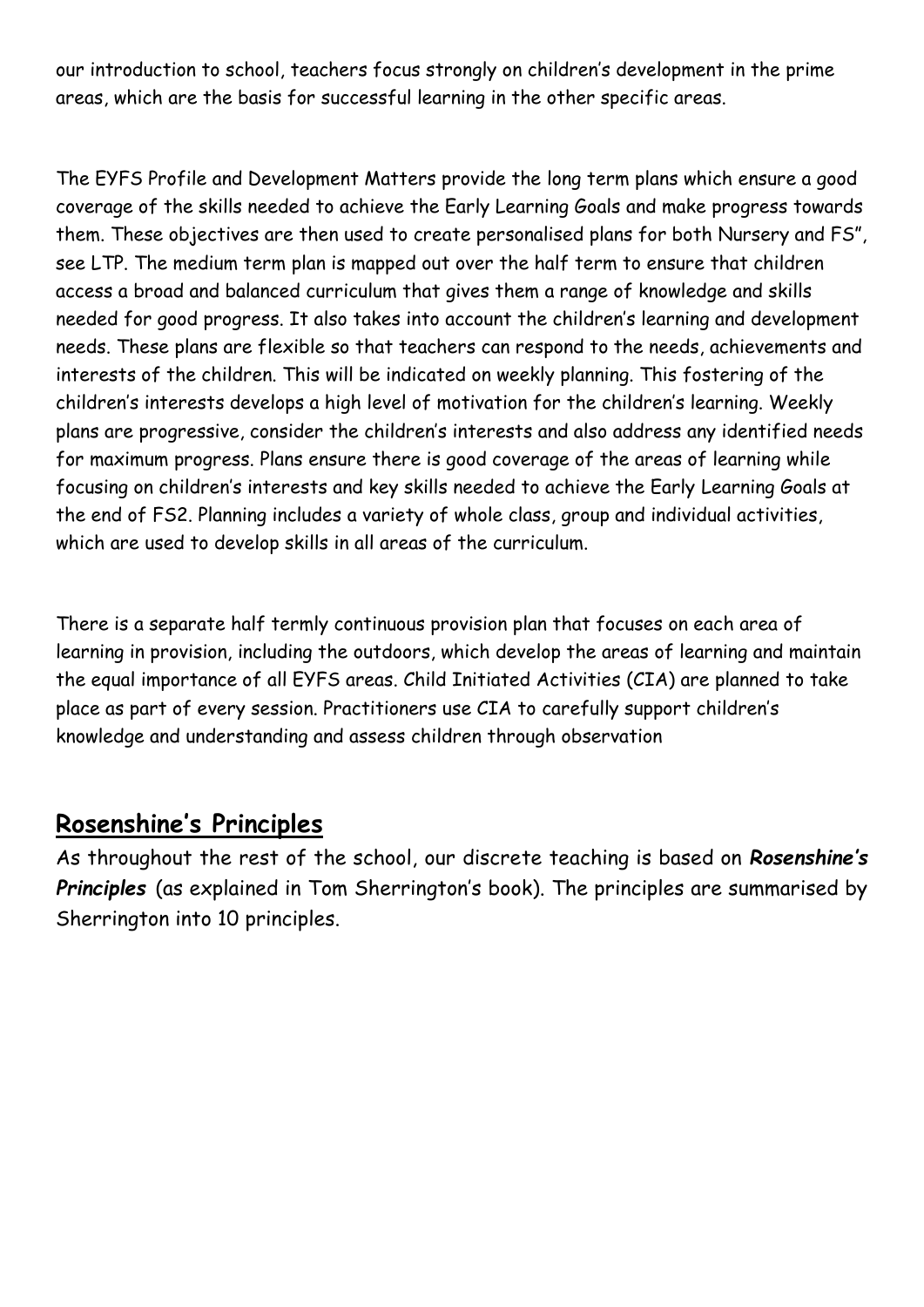

# **The Environment**

At Castleward Spencer, we believe that children are influenced by everything that is around them and so the environment itself acts as a 'teacher'. Our EYFS learning environment is rich, varied and 'enabling'. It has been developed in line with *Early Excellence* guidance to encourage exploratory, play-based learning and challenge. Our outdoor environment follows the same principles and is accessible to all children, in all weathers. Our outdoor resources are often on a larger scale than those indoors, as this helps to develop gross motor skills and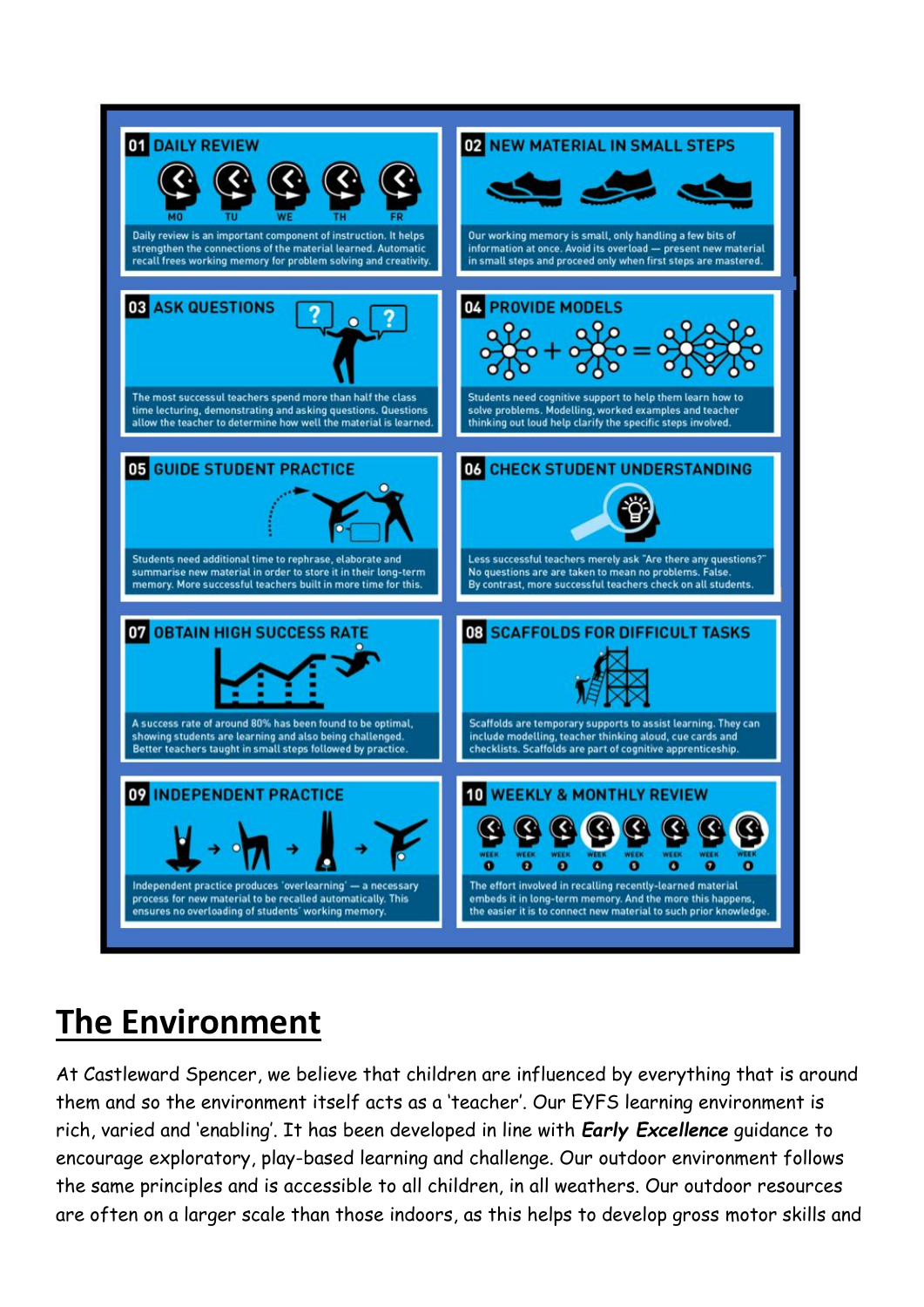collaboration. Both of our indoor and outdoor environments have been organised to allow children to access all resources independently. This allows for freedom of choice through 'continuous provision'. Additionally, we enhance our provision with resources and equipment which support our discrete teaching sessions and the progressive needs of each child. For example, in the discovery area, we often have a range of seasonal items which relate to our current project. In the writing area, we provide resources which support our current T4W text and enable children to apply skills they have learned in a discrete teaching session.

We also enhance our provision according to the particular interests of our children.

## **Assessment**

Specific assessment arrangements are detailed in our Teaching and Learning Guides. Additionally, each child is assessed on arrival at Castleward Spencer, using the statutory Baseline Testing materials (from September 2021). We then continue to observe each child and collect evidence of their learning on a regular basis. These observations are recorded using 2Simple software. Our assessments and observations help us to understand the individual needs of each child, inform our future planning and provide targeted support as required.

#### **Admission Arrangements**

Children enter Foundation Stage 1 the term after their third birthday, subject to availability. Children enter the Foundation Stage 2 classes in September of the school year in which they are five. Places in Foundation Stage 1 are offered in accordance with the academies admissions policy and Foundation Stage 2 classes are offered in accordance with Derby City Council admissions policy.

Before starting at Castleward Spencer Academy, all children and families are offered a home visit and a visit to the school for a 'come and join in' session. The purpose of these sessions is to get to know the children better and also for the children to become more comfortable in the school setting and get to know the practitioners better. We build strong and effective relationships with our parents and this helps children make the rapid progress needed in our academy from entry baselines.

Before starting Reception class, in the September of the academic year they turn five, the children undertake a comprehensive induction if they have not been to school nursery. In the Summer term, visits are made by school colleagues to the children's previous settings to meet the child and to develop the practitioner's knowledge and understanding of the children and their strengths and interests. The children are invited to visit the academy where they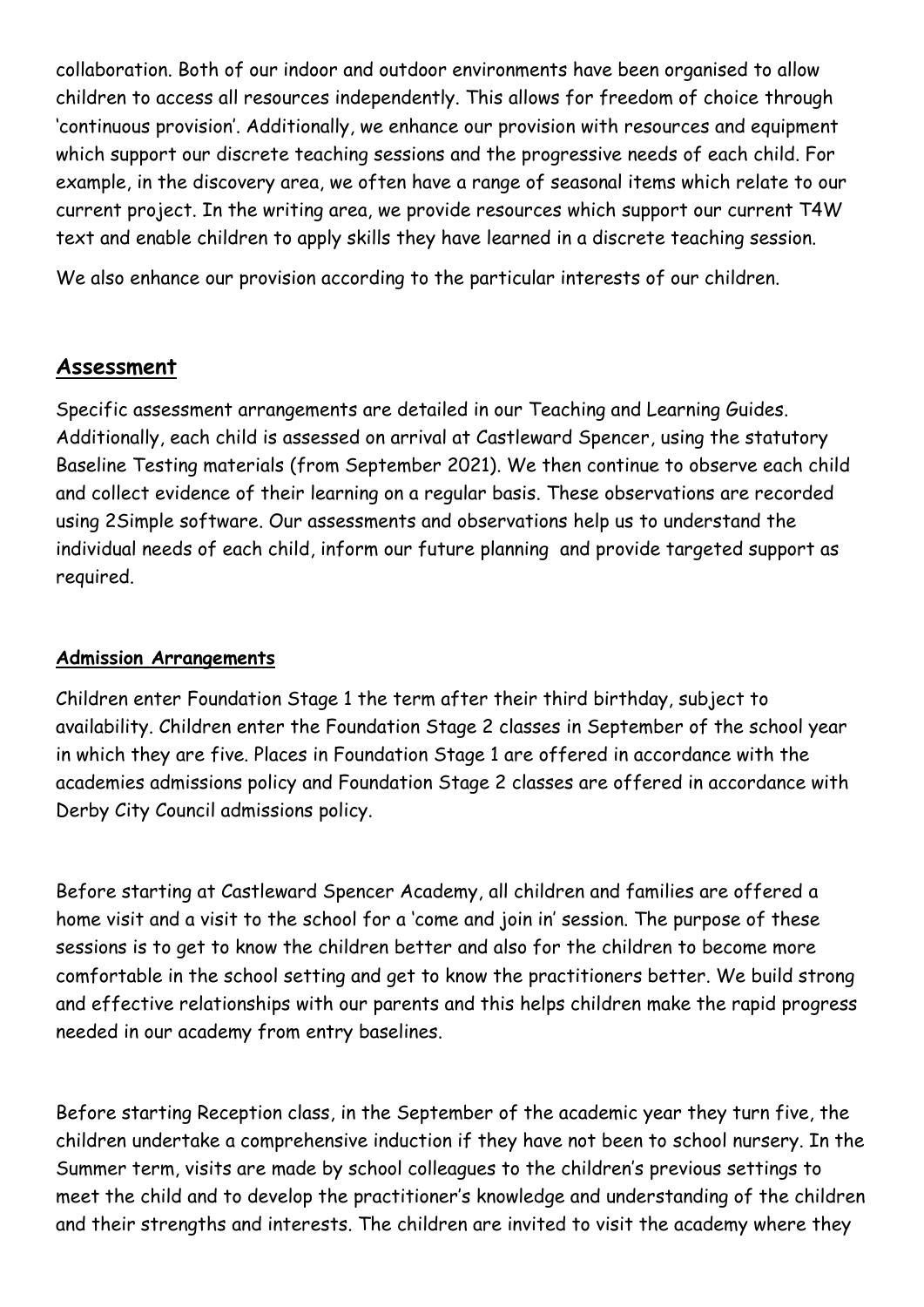get to see their new classroom and meet their new teacher/s. Parents and carers are invited to a transition meeting where they are able to meet colleagues, find out more information about starting full time school and are given the Admission Form and other important paperwork. For the children who have been in Castleward Spencer Nursery the induction process is slightly different. Regular visits are made to the Nursery by the Reception teachers and other practitioners. The children also have regular opportunities to visit the Reception classrooms. However, parents and carers have the same Transition Meeting.

At the end of the foundation stage the children also undertake a thorough transition to Year One. There are regular visits to the Year One classrooms and the Year One teachers visit the Reception classes. While completing the Early Years Profile the Reception and Year One teachers work together to moderate the judgements and to develop the Year One teacher's knowledge and understanding of the children. Children are prepared for entry to Y1 and colleagues are aware of the expectations of children in KS1. They provide a good foundation on which the children can build successfully in subsequent years. Children leave EYFS with rapidly improved language skills, confidence and social skills. The phonic knowledge of the majority of the children will have been secured and children will tackle early reading with greater fluency and confidence.

#### **Inclusion**

We value the diversity of individuals within the school. All children at Castleward Spencer Academy are treated fairly whatever their race, gender, religion or abilities. All children and their families are valued within our school. In our academy we believe that all our children matter. We give our children every opportunity to achieve their best. We do this by taking account of our children's range of life experiences when planning for their learning.

In the Foundation Stage we set realistic and challenging expectations that meet the needs of our children. We achieve this by planning to meet the needs of boys and girls, children with special educational needs, children who are more able, children with disabilities, children from all social and cultural backgrounds, children of different ethnic groups and those from diverse linguistic backgrounds.

We meet the needs of all our children through:

- Planning opportunities that build upon and extend children's knowledge, experience and interests, and develop their self-esteem and confidence;
- Using a wide range of teaching strategies based on children's learning needs;
- Providing a wide range of opportunities to motivate and support children and to help them to learn effectively;
- Providing a safe and supportive learning environment in which the contribution of all children is valued;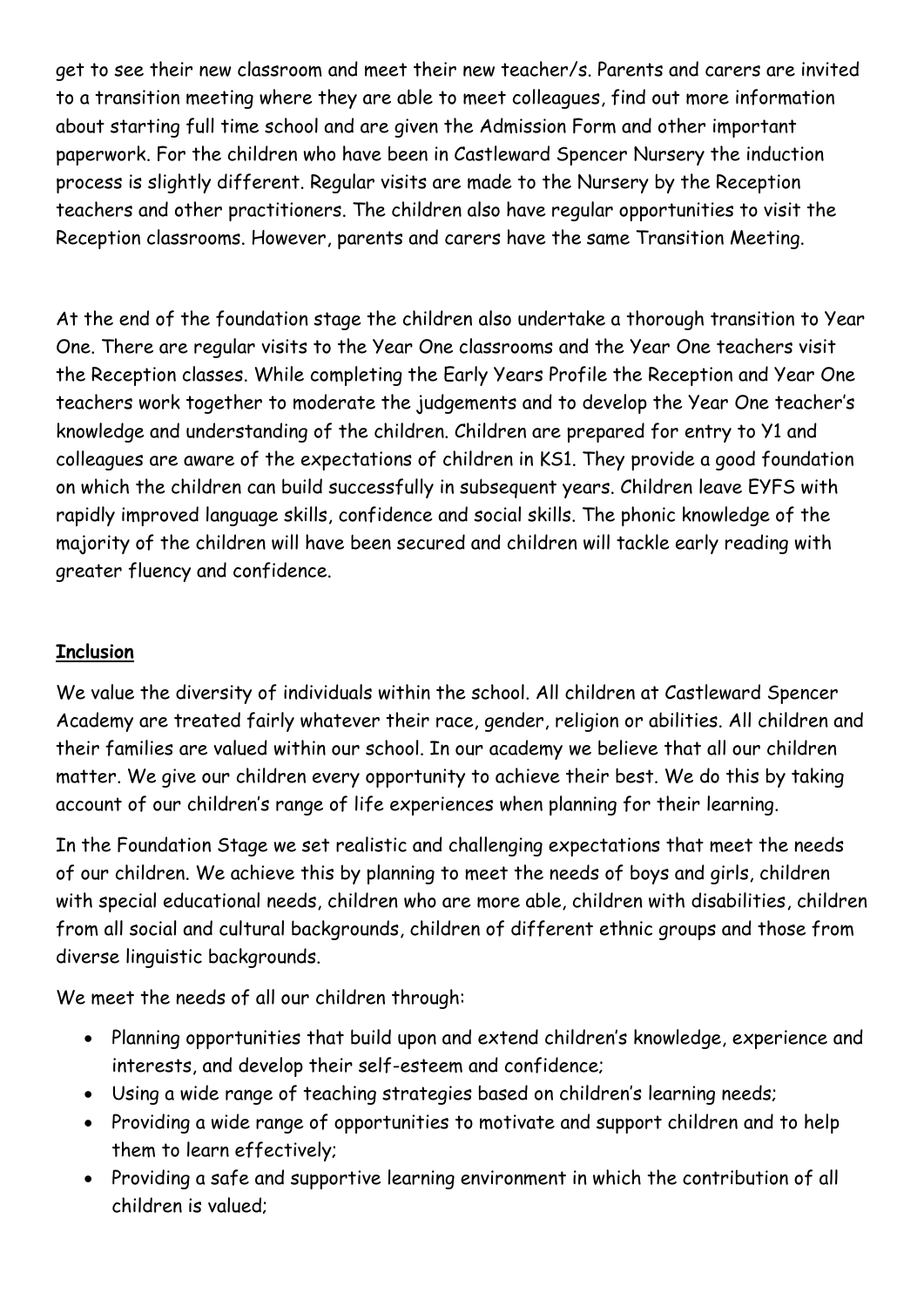- Using resources which reflect diversity and are free from discrimination and stereotyping;
- Planning challenging activities for children whose ability and understanding are in advance of their language and communication skills;
- Monitoring children's progress and taking action to provide support as necessary.

If, as part of our ongoing assessment process, a child is identified as having a difficulty or not making their expected progress this will be discussed with parents and a Cause for Concern will be passed to the Special Educational Needs Co-ordinator (SENCO). Parents will be fully involved in the process and there will be conversations with them about their views. The SEND process will be followed with support from the SENCO. Other agencies will be involved and worked with as appropriate. Some children may have a higher level of need which means they will progress to an IEP/ EHCP depending on the level of need.

#### **Safeguarding**

The academy takes its child protection responsibilities very seriously. We have a dedicated safeguarding officer. All concerns for a child's safety and well-being are dealt with in line with policy and the Designated Safeguarding Lead (DSL) or their Deputy will be informed. The full Safeguarding Policy is available in the academy for parents to read.

#### **Pupil Premium**

Early Years Pupil Premium (EYPP) is additional funding for Early Years settings to support the education of disadvantaged 3 and 4 year olds including those adopted from care and Pupil Premium is for children in Reception class. The 'Pupil Premium' grant is funding provided to help schools support specific groups of children who may be in danger of making less progress than others. Its aim is to 'close the gap' between how well children from low-income and other disadvantaged families do compared to their peers. How much pupil premium funding a school receives is determined by the number of children:

- Eligible for free school meals (FSM)
- Parents who serve in the armed forces
- In local authority care.

# **Character Education**

As throughout the rest of the school, we incorporate British Values into our EYFS curriculum, which is evidenced in our planning.